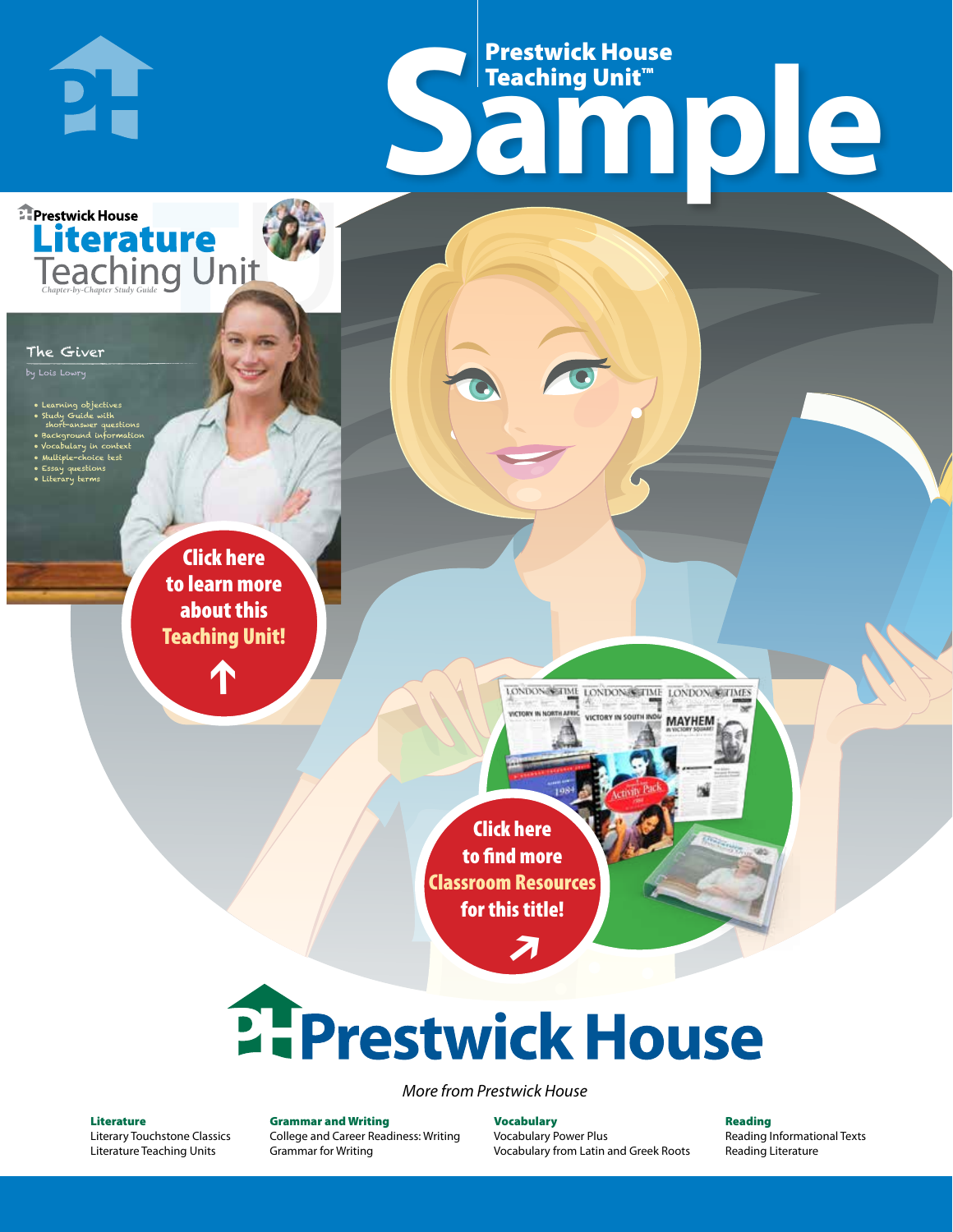

### The Giver

by Lois Lowry

- Learning objectives
	- Study Guide with short-answer questions
		- Background information
		- Vocabulary in context
			- Multiple-choice test
				- Essay questions
					- Literary terms

# **EFPrestwick House**

**P.O. Box 658, Clayton, DE 19938 www.prestwickhouse.com 800.932.4593**

**ISBN: 978-1-58049-176-1**

**Copyright ©2017 by Prestwick House Inc.**

**All rights reserved. No portion may be reproduced without permission in writing from the publisher.**

**Item No: 300390**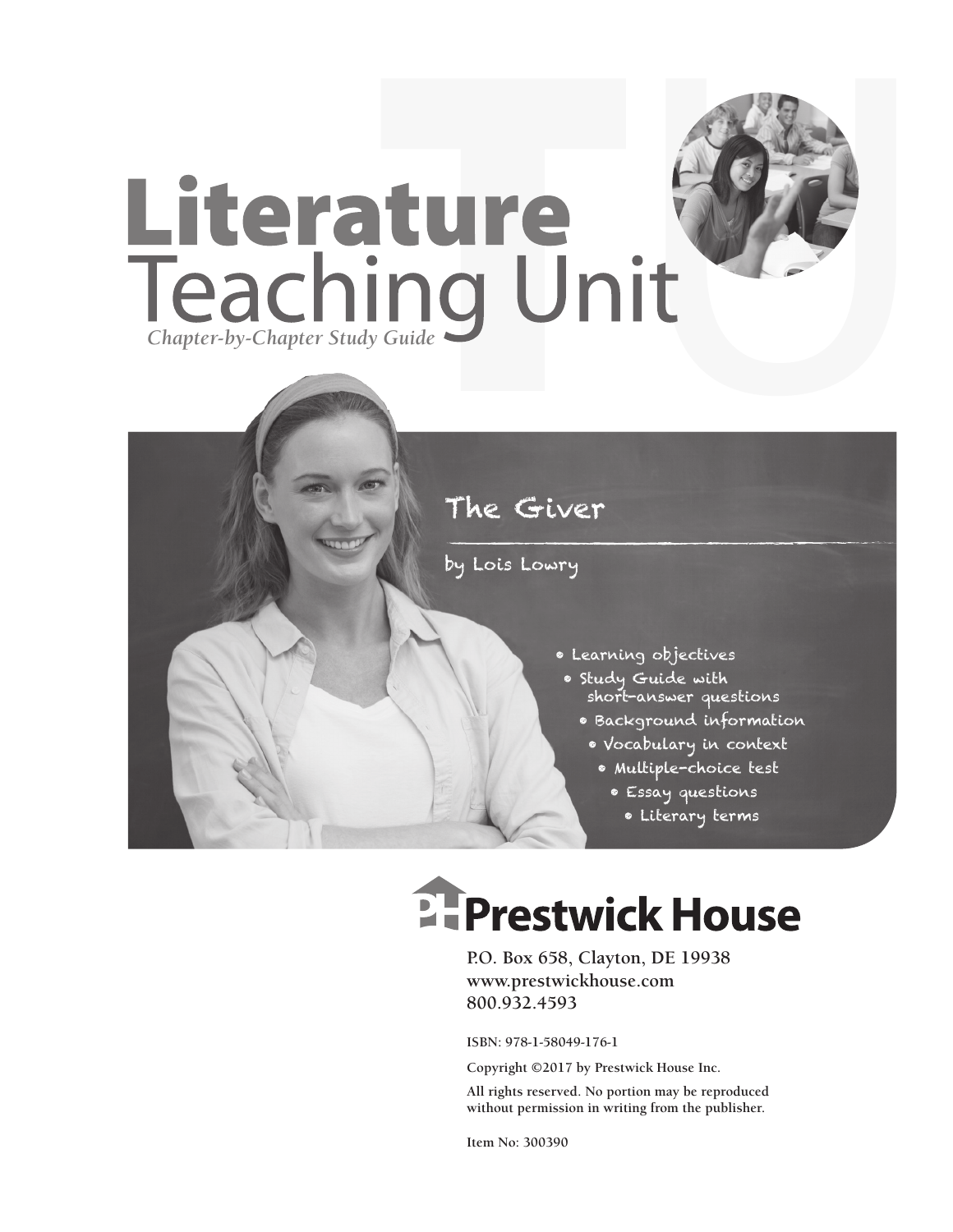### **Objectives**

By the end of this Unit, the student will be able to

- 1. infer the thoughts, ideas, and actions of the characters when they are not expressly stated.
- 2. identify phrases repeatedly used by the community; recognize which of these phrases are clichés and euphemisms.
- 3. discuss the ways in which the community handles the following social issues:
	- care of the elderly
	- sexuality and nudity
	- • education and job selection
	- the creation of family units
	- assisted suicide
	- control of climate and the environment
- 4. identify the novel's point of view and explain its benefits
- 5. discuss the advantages and disadvantages of family life as defined by the committee, considering the following:
	- sharing of feelings
	- limits on the number of children and the sex of children
	- dream-sharing
- 6. cite incidents in the novel that support the following themes:
	- Experiencing love is worth the risk of also experiencing pain.
	- Good memories give us the strength to achieve our goals.
- 7. explain how the author uses foreshadowing to build interest and suspense.
- 8. define the following terms as they are used in the story:
	- Sameness
	- • Capacity to See Beyond
	- Release
	- **Elsewhere**
	- Receiver of Memory
- 9. comment on the overall concept of the sacrifices that are required to achieve Sameness, including that of individual choice.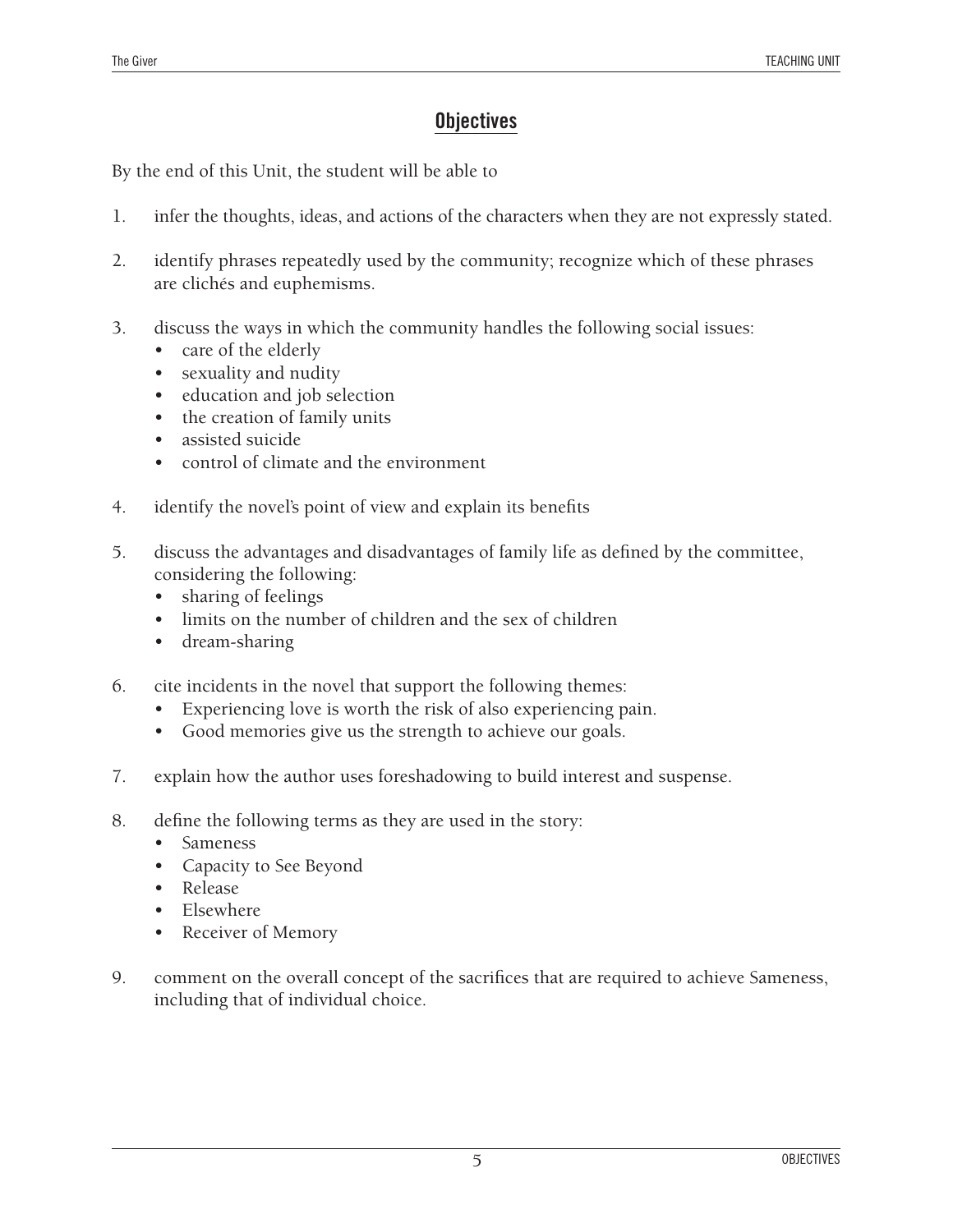### **Questions for Essay and Discussion**

- 1. What evidence shows that Jonas does not initially understand what happens when a person is released?
- 2. How does the community control sexuality? What are the rules concerning nudity? Why do these rules exist?
- 3. Which of the rules are "almost always" broken without any punishments? What is the worst punishment possible?
- 4. On the surface, the Nurturers seem to be doing everything they can to help Gabriel. What is fundamentally wrong, by our standards, with the way the community evaluates newchildren?
- 5. Many cultures have a system by which they select careers for the young adults in their community. Do you agree or disagree with this concept? Is it better to have young adults choose their own careers? Why?
- 6. In what ways might the "release" of the old and the infirm benefit the community? What are the dangers of this policy?
- 7. How does the author inform the reader that the climate of the community is artificially controlled? What are the advantages and disadvantages of climate control?
- 8. Comment on the following phrases from the story. In what ways are they clichéd?
	- Thank you for your childhood.
	- I apologize for...
	- We accept your apology.
	- I'm glad you told us of your feelings.
- 9. Distinguish between third-person omniscient, limited omniscient, and objective points of view. Which one is used for this story? Why do you think the author selected it?
- 10. In what ways is the Giver's dwelling different from all of the others in the community? What do you think surprises Jonas the most about the Giver's room?
- 11. What happened to the last replacement for the Receiver? How might this foreshadow what will happen to the community when it receives Jonas's memories?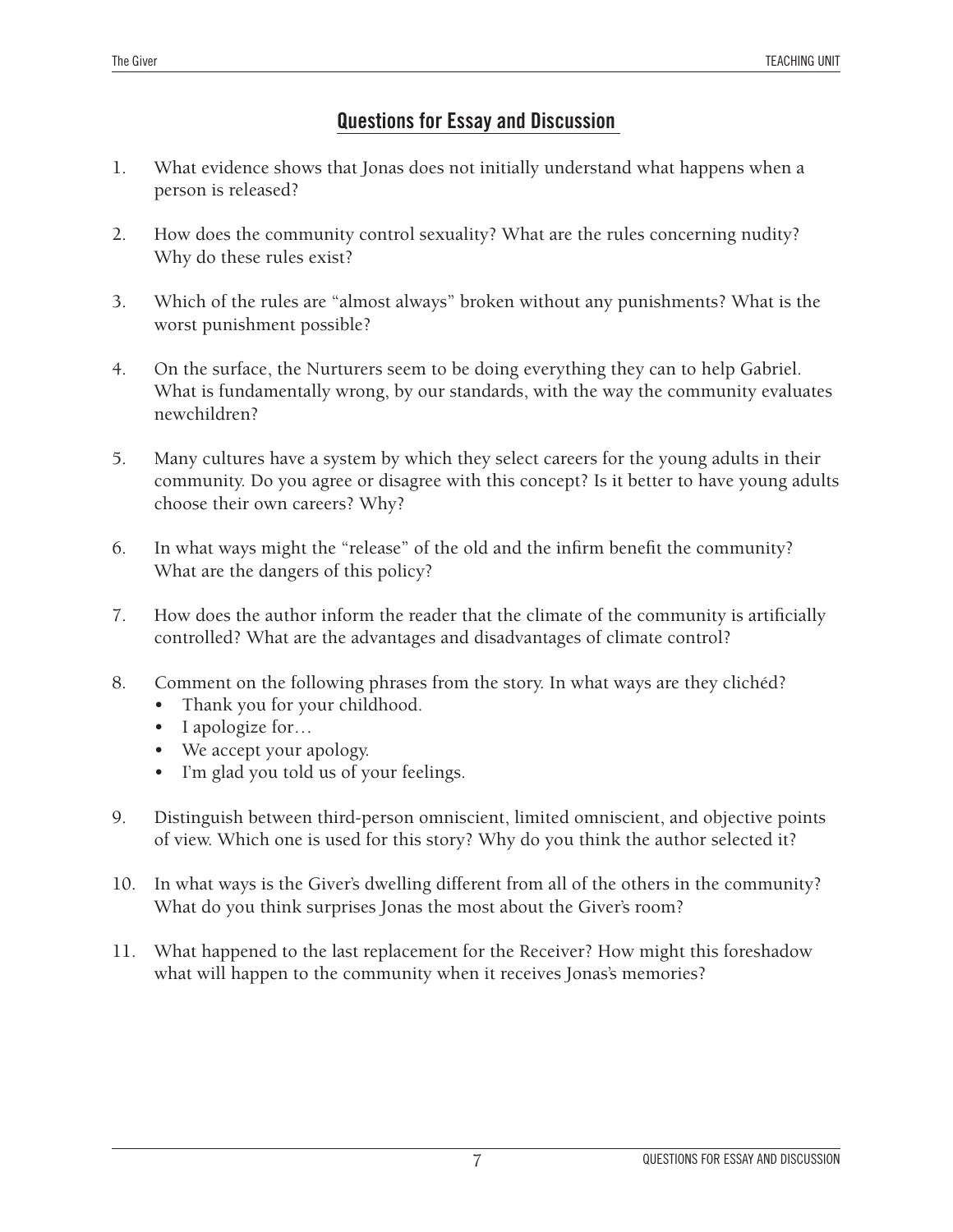## **The Giver**

### **Chapter 1**

**VOCABULARY** 

| apprehensive – nervous or worried about a future event                     |  |
|----------------------------------------------------------------------------|--|
| anxiously – uneasily and with distress                                     |  |
| beckoning – summoning                                                      |  |
| disposition – one's usual mood; temperament                                |  |
| distraught – distracted and upset                                          |  |
| intrigued – attracted interest and curiosity                               |  |
| ironic - contrary to what is expected or intended                          |  |
| jeering – taunting; mocking or insulting                                   |  |
| nurturing – the act of raising or protecting something, especially a child |  |
| palpable – easily perceived; obvious                                       |  |
| pondered – considered                                                      |  |
| prominent - important and/or well-known                                    |  |
| $rasing - in a grating voice$                                              |  |
| $recollection - a memory$                                                  |  |
| shudder $-$ a tremble                                                      |  |
| supplementary – something added or additional                              |  |
| transgression – the act of violating a rule or law                         |  |
| wheedle $-$ to coax                                                        |  |

1. Why is Jonas frightened when he sees a strange plane flying over his community?

*\_\_\_\_\_\_\_\_\_\_\_\_\_\_\_\_\_\_\_\_\_\_\_\_\_\_\_\_\_\_\_\_\_\_\_\_\_\_\_\_\_\_\_\_\_\_\_\_\_\_\_\_\_\_\_\_\_\_\_\_\_\_\_\_\_\_\_\_\_\_\_\_\_ \_\_\_\_\_\_\_\_\_\_\_\_\_\_\_\_\_\_\_\_\_\_\_\_\_\_\_\_\_\_\_\_\_\_\_\_\_\_\_\_\_\_\_\_\_\_\_\_\_\_\_\_\_\_\_\_\_\_\_\_\_\_\_\_\_\_\_\_\_\_\_\_\_ \_\_\_\_\_\_\_\_\_\_\_\_\_\_\_\_\_\_\_\_\_\_\_\_\_\_\_\_\_\_\_\_\_\_\_\_\_\_\_\_\_\_\_\_\_\_\_\_\_\_\_\_\_\_\_\_\_\_\_\_\_\_\_\_\_\_\_\_\_\_\_\_\_ \_\_\_\_\_\_\_\_\_\_\_\_\_\_\_\_\_\_\_\_\_\_\_\_\_\_\_\_\_\_\_\_\_\_\_\_\_\_\_\_\_\_\_\_\_\_\_\_\_\_\_\_\_\_\_\_\_\_\_\_\_\_\_\_\_\_\_\_\_\_\_\_\_ \_\_\_\_\_\_\_\_\_\_\_\_\_\_\_\_\_\_\_\_\_\_\_\_\_\_\_\_\_\_\_\_\_\_\_\_\_\_\_\_\_\_\_\_\_\_\_\_\_\_\_\_\_\_\_\_\_\_\_\_\_\_\_\_\_\_\_\_\_\_\_\_\_ \_\_\_\_\_\_\_\_\_\_\_\_\_\_\_\_\_\_\_\_\_\_\_\_\_\_\_\_\_\_\_\_\_\_\_\_\_\_\_\_\_\_\_\_\_\_\_\_\_\_\_\_\_\_\_\_\_\_\_\_\_\_\_\_\_\_\_\_\_\_\_\_\_*

*\_\_\_\_\_\_\_\_\_\_\_\_\_\_\_\_\_\_\_\_\_\_\_\_\_\_\_\_\_\_\_\_\_\_\_\_\_\_\_\_\_\_\_\_\_\_\_\_\_\_\_\_\_\_\_\_\_\_\_\_\_\_\_\_\_\_\_\_\_\_\_\_\_ \_\_\_\_\_\_\_\_\_\_\_\_\_\_\_\_\_\_\_\_\_\_\_\_\_\_\_\_\_\_\_\_\_\_\_\_\_\_\_\_\_\_\_\_\_\_\_\_\_\_\_\_\_\_\_\_\_\_\_\_\_\_\_\_\_\_\_\_\_\_\_\_\_ \_\_\_\_\_\_\_\_\_\_\_\_\_\_\_\_\_\_\_\_\_\_\_\_\_\_\_\_\_\_\_\_\_\_\_\_\_\_\_\_\_\_\_\_\_\_\_\_\_\_\_\_\_\_\_\_\_\_\_\_\_\_\_\_\_\_\_\_\_\_\_\_\_ \_\_\_\_\_\_\_\_\_\_\_\_\_\_\_\_\_\_\_\_\_\_\_\_\_\_\_\_\_\_\_\_\_\_\_\_\_\_\_\_\_\_\_\_\_\_\_\_\_\_\_\_\_\_\_\_\_\_\_\_\_\_\_\_\_\_\_\_\_\_\_\_\_ \_\_\_\_\_\_\_\_\_\_\_\_\_\_\_\_\_\_\_\_\_\_\_\_\_\_\_\_\_\_\_\_\_\_\_\_\_\_\_\_\_\_\_\_\_\_\_\_\_\_\_\_\_\_\_\_\_\_\_\_\_\_\_\_\_\_\_\_\_\_\_\_\_ \_\_\_\_\_\_\_\_\_\_\_\_\_\_\_\_\_\_\_\_\_\_\_\_\_\_\_\_\_\_\_\_\_\_\_\_\_\_\_\_\_\_\_\_\_\_\_\_\_\_\_\_\_\_\_\_\_\_\_\_\_\_\_\_\_\_\_\_\_\_\_\_\_*

2. How old is Jonas? Why is he apprehensive about the month of December?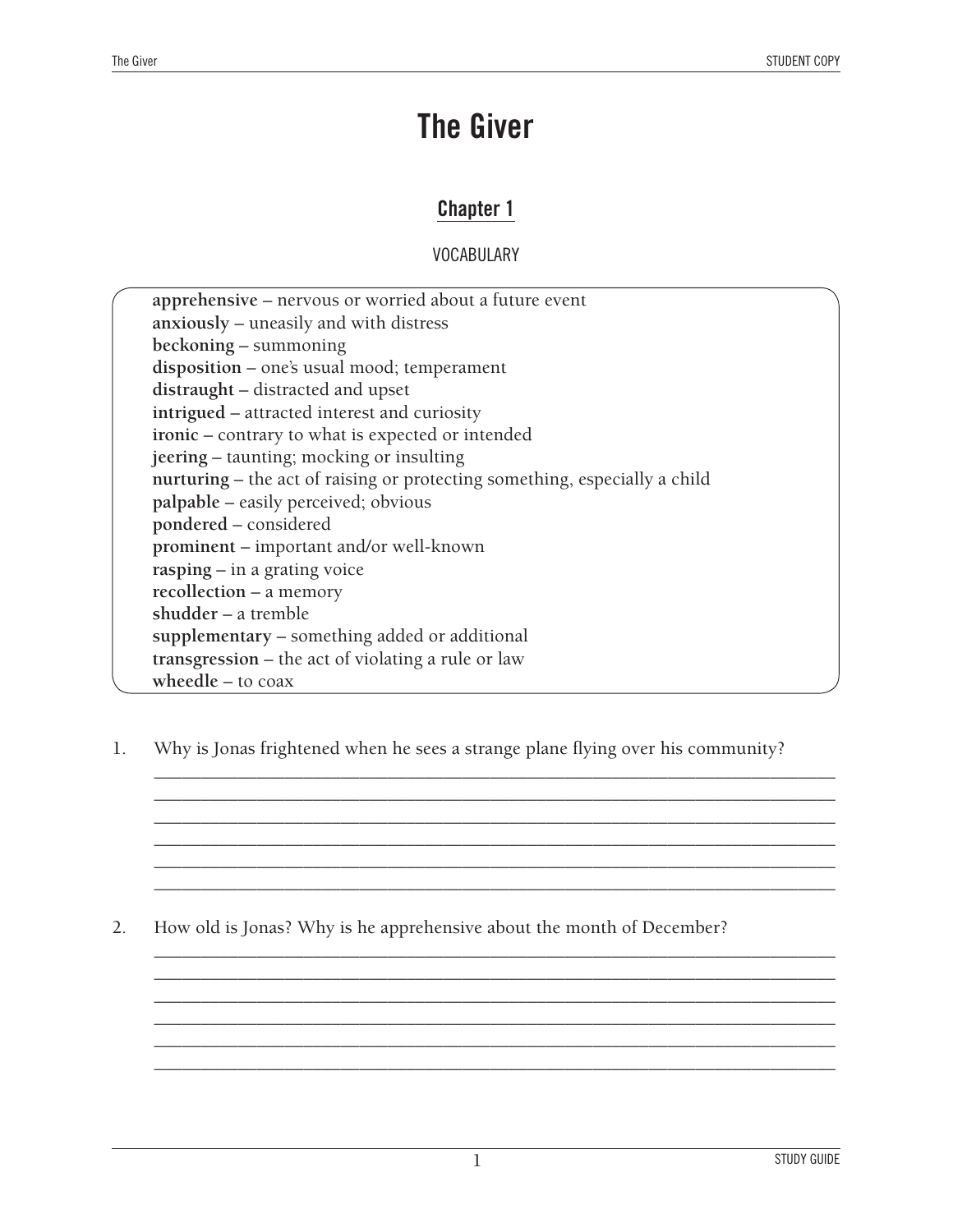3. Briefly describe the process of release for the Old. Based on what has been revealed about this community, support or refute the following  $4.$ statement: It is unbelievable that anyone could reach old age without learning how a person is released. 5. In what ways do you approve or disapprove of the way this community deals with their older citizens?